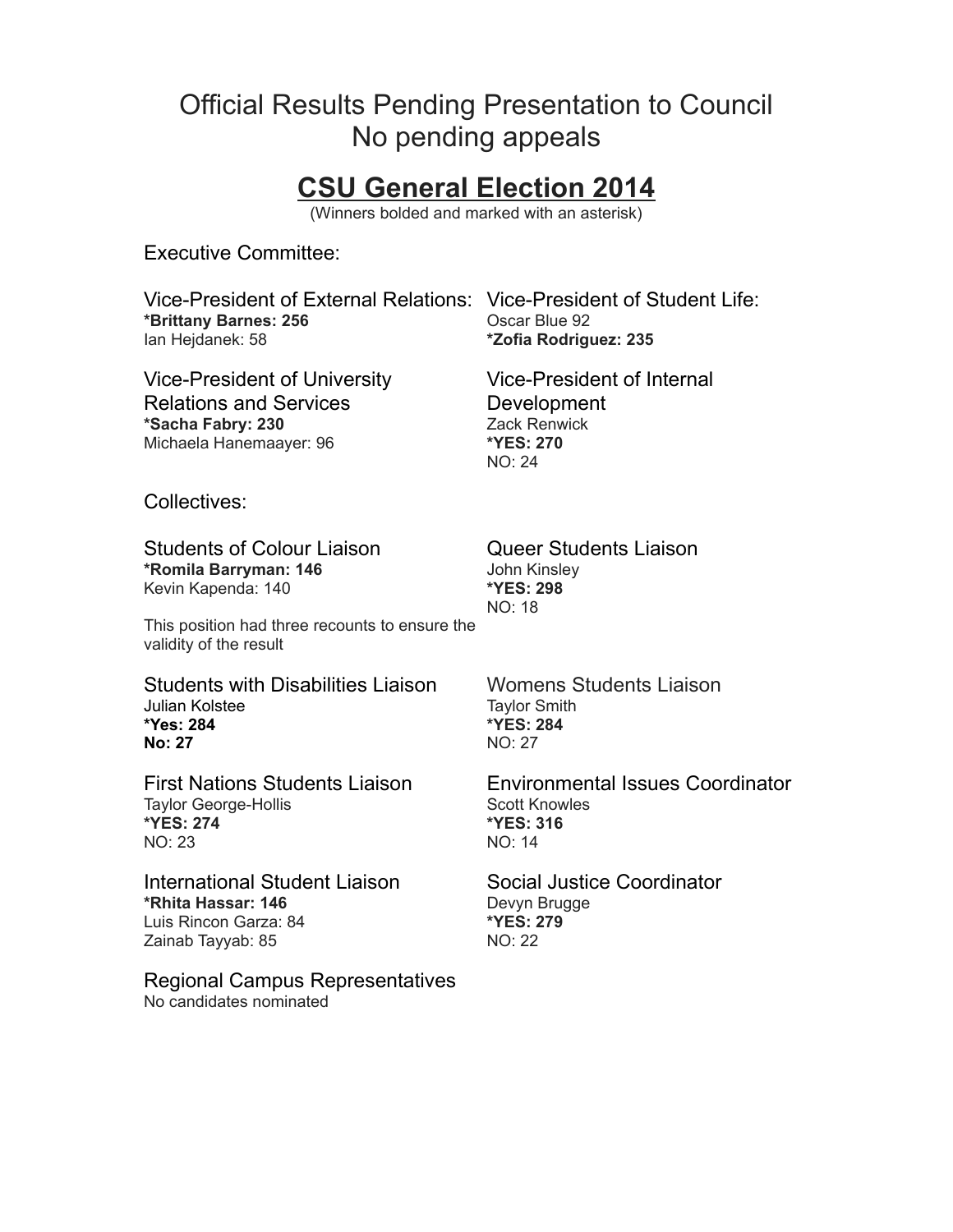#### Faculty Representatives

Arts and Sciences **Business and Professional Studies \*Kevin Adam: 53 \*Rebecca Gerber: 52** Santana Gjaltema: 33 Fine and Applied Arts **Global and Community Studies** Livia Du Hamel: 20 **\*Alexa Houle: 47** Tyler Williamson: 17 **\*Taylor Wilson: 23** This result was recounted once to ensure it's

Tomi Borejszo: 57 **\*David Fryer: 70 \*Emily Solomon: 97**

Ben Glassen: **\*YES: 40** NO: 6 Kate Phifer:

**\*YES: 32**  $NO: 6$ 

Education, Health and Human Development No Candidates Nominated

validity

# Campaign Complaints and Warnings

One complaint was received regarding posters being improperly placed overtop of other candidates posters. There was no evidence that the candidate in question intentionally placed their poster overtop of another poster and it is possible that this was done by someone else while re-arranging signs.

While the bylaws and policies are relatively silent on the issue of postering over other candidates materials, I felt it was not keeping in good conduct and violated the spirit of rules I verbally placed on candidates at the all candidates forum. As such, I gave that candidate a warning for their actions and mandated that they confirm to me that their other posters around campus were not also blocking other candidate posters.

This is an issue that primarily arises out of a combination of issues to do with the new organizatioal format. With a smaller structure and less total candidates, a limit of 15 large posters would be a functioning limitation, but with so many candidates and so few poster locations, it is unavoidable that a race to poster first will occur, future policy shifts may be able to mitigate this issue.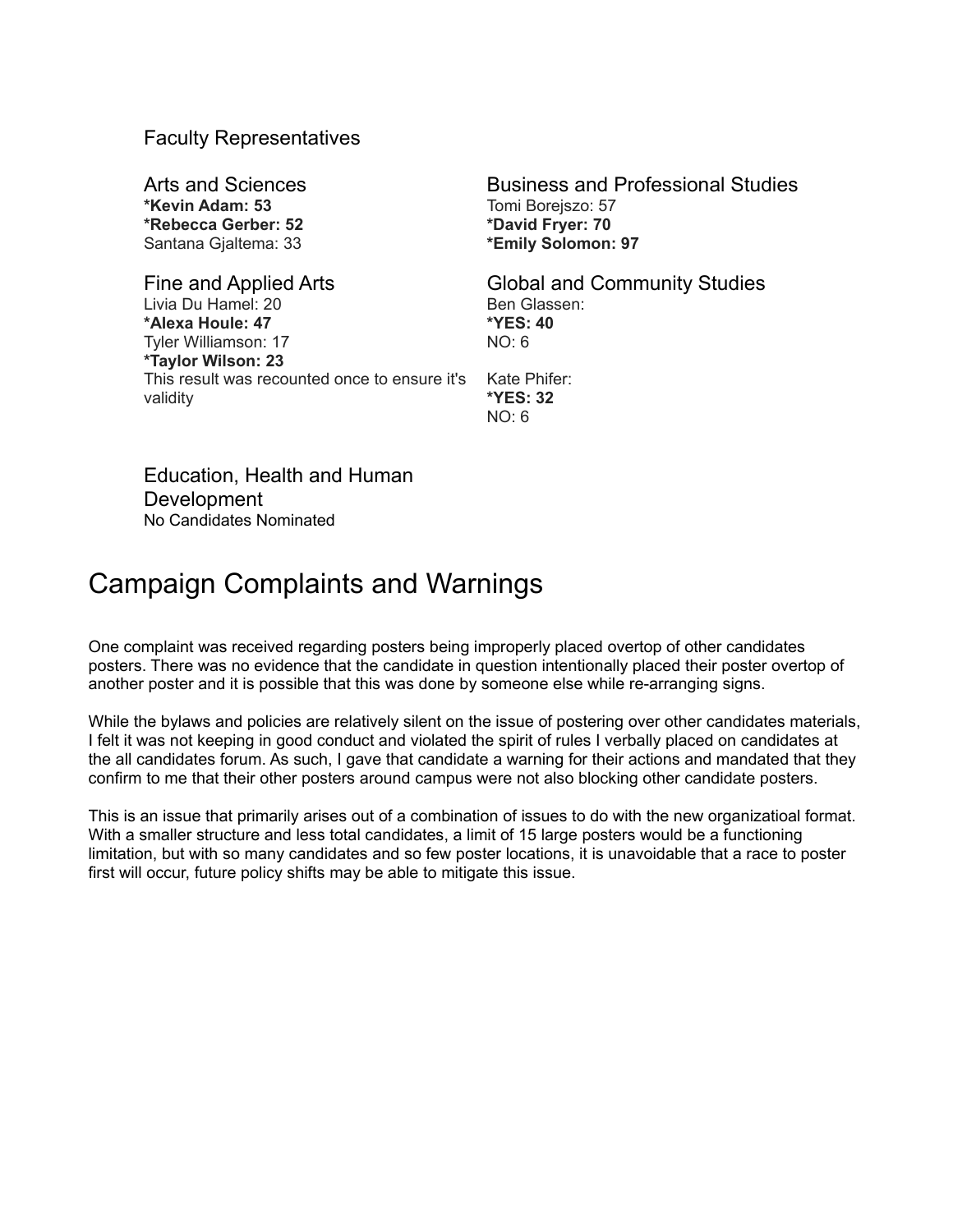### Executive Summary

The 2014 election was run successfully with nearly a full slate of candidates and a number of contested positions. A number of issues arose around the transition to a new structure, both for the candidate positions themselves as well as in the structure of the elections itself. Having a larger than normal amount of issues arise in an election following such sweeping structural changes is hardly surprising and many issues can be avoided in future with greater time for the CRO to take on their role and the benefits of comprehensive policy reform. The chief avoidable issue that arose was in training the incoming chief returning officer, both in how it was carried out and the short time frame between hiring and the election. Staff liaison's role was not made clear early in the process, and the actual explanation of past practices was carried out orally and was often incomplete. A clear, written hand book on past practices including clear explanation of the role of the CRO, and handling of staff resources would be very beneficial for future CRO's. In all, the elections were successfully run using as much of the outdated policies as possible while ensuring that the up to date bylaws were followed as closely as possible. This required a fair amount of understanding of the interaction of bylaws and policies that would not be as difficult with an up to date set of elections policies.

#### Election Timeline:

| CRO is hired                    |
|---------------------------------|
| Notice of Election is posted    |
| Nomination period opens         |
| <b>Nomination Period Closes</b> |
| All Candidates meeting          |
| Campaigning begins              |
| Polling                         |
|                                 |

#### Logistical details:

We held polling in the student space, which worked fairly well. Turnout was reasonably high given historical numbers and the space was a space we controlled and had good foot traffic. One concern that came upw as in booking the space, a miscommunication caused the space to be booked for a private event at the close of one of the polling days, in its stead polling was moved into the hallway and polling continued for the remaining hour of the day.

For the satellite campuses, several hours of polling was conducted at each, but this proved difficult to coordinate and should be planned well in advance. Additionally**, effort beyond what is outlined in the bylaws should be made to attempt to recruit candidates as no one contested the campus representative positions.**

The website for elections was not updated until well into the elections process as its existence in past elections had not been made known to the Chief Returning Officer. **In future, the elections website should be placed in policies in terms of content requirements and information passed on, as well as including the websites URL in the list of mandatory poster information alongside polling booth locations and days.**

The notice of election being mandated to go up fully a week prior to nomination packages becoming available may be a redundant and unnecessary length of time. There is no perceived negative to having nomination packages available at the beginning of the notice period.

An entire cabinet of elections committee materials was not utilized for the election due to the existence of the cabinet not being made known to the Chief Returning Officer until the final days of the election.

A complete inventory of elections materials should be maintained for the incoming CRO to be able to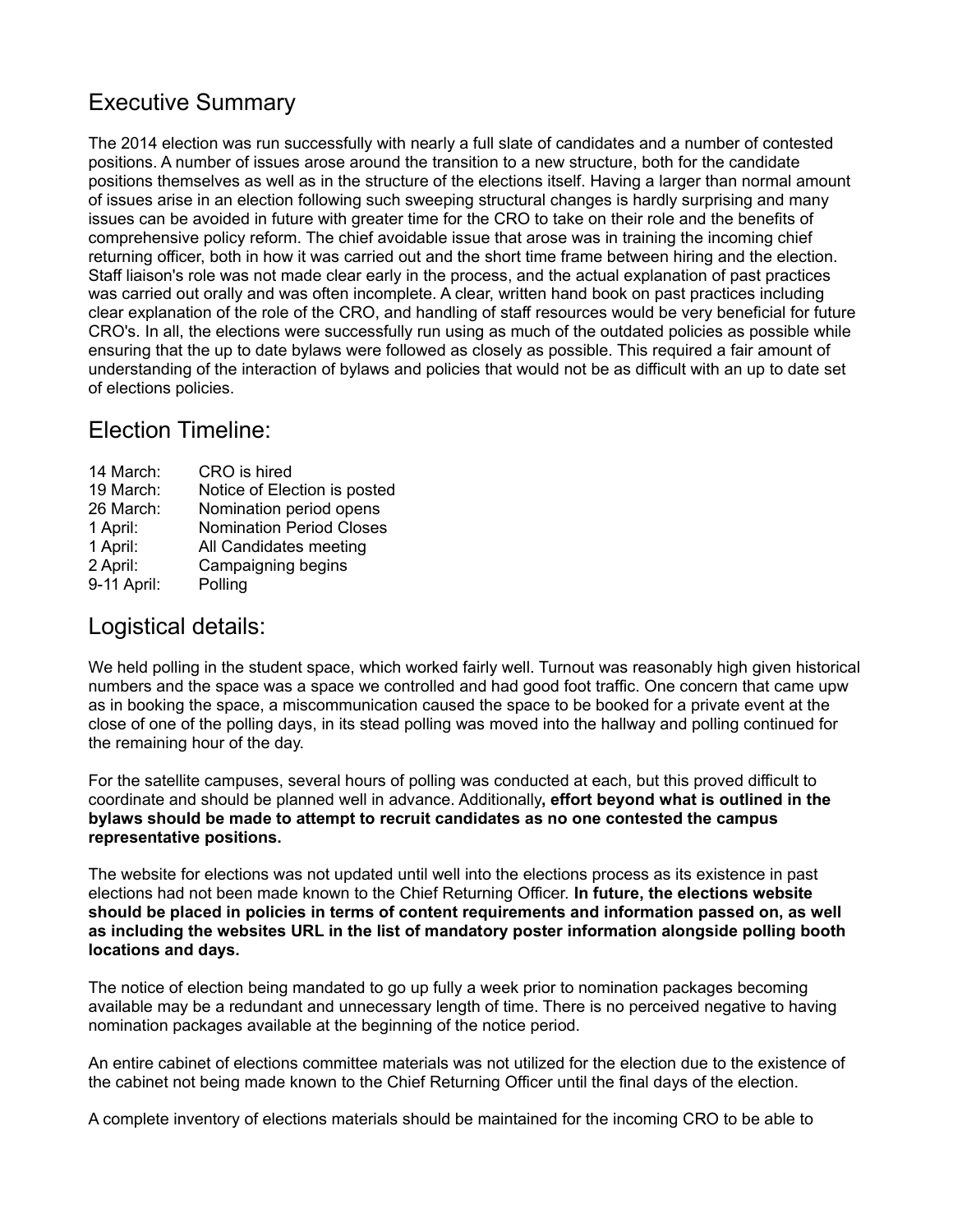understand what is available. There was a consistent issue throughout the campaign with passage of information regarding elections materials and past practices. Should these be in written form, potential and perceived biases would be filtered out and a more transparent process obtained.

In previous elections, the ballot box has been locked with a combination lock that is registered through the student union and stored in a staff lunch room or similar location. For this election, a key lock was purchased and only the Chief Returning Officer held a key for it, when not being monitored by poll clerks, the ballot box was stored in a room with which the Chief Returning Officer did not have access to, thus creating a double barrier of entry to the ballot boxes. This is important for the integrity of the election, but more important for **ensuring a perception of integrity and that there is no avenue for accusation against staff of the society** who would have had access to that staff room.

#### Campaign Materials

This election saw an opening up in the rules around campaign materials. Part of this is due to poor transition for the CRO, many of the previous practices were not effectively communicated early on and so rules were based on interpretation of often vaguely worded policies. Additionally some policies were ruled out of order due to conflicts with the bylaws. In the end, I believe that these changes made for a better process that allowed for greater flexibility.

Electoral policies dictate that each candidate is to be assigned a colour of paper to campaign with, however given the large number of candidates and the rule in bylaws around slates and slate like behaviour, I felt that there were not enough distinct colours of paper to hand out that would not create a perceived slate due to similar or the same colour of paper for multiple candidates. In the end, this opened up a great deal more creativity and likely allowed for much greater variation in candidate poster style.

Past practice had apparently been that all materials must be produced and stamped by the student union. This was a fact that I learned from candidates very near to the start of campaigning and was not effectively communicated to me prior to campaigning. Due to a strict reading of the language in the bylaws and policies, I ruled that materials could be produced outside of the CSU offices provided they be approved by the CRO in advance.

Here is the section of the policies in question that brought out the ruling around materials produced outside of the student union, with relevant wording bolded:

*4.1: Candidates may use the Union computers, photocopiers, and scanners for the creation of their campaign materials. If a candidate wishes to use other equipment, the campaign materials must be in accordance with the Bylaws and policies of the Union.*

All of the rules surrounding campaign materials were entirely focused on photocopied materials, with no limitation or regulation of non-photocopy based campaign materials. As such, the policy was given to candidates that all materials must be approved and that, as much as possible, a similar rubric would be used to apply to each, with some minor alterations. Rules around what needed to be included on posters were ignored for purposes of some campaign mediums that would not allow it for space such as twitter or sidewalk chalk for example. **Future campaign policy should include sections for both web based and non-poster based physical campaign material like hand bills.**

Particularly in the form of web based campaigning, rules must become quite a bit different from static poster based campaigning. On the web, regardless of if it is email, twitter etc, it operates far more like verbal communication than postering, prior approval of individual tweets is both draconian and silly.

There was concern raised by some candidates around ensuring a level playing field financially. This proved itself as an issue that had to be ruled on when one candidate requested the ability to give food and beverages as part of their campaign.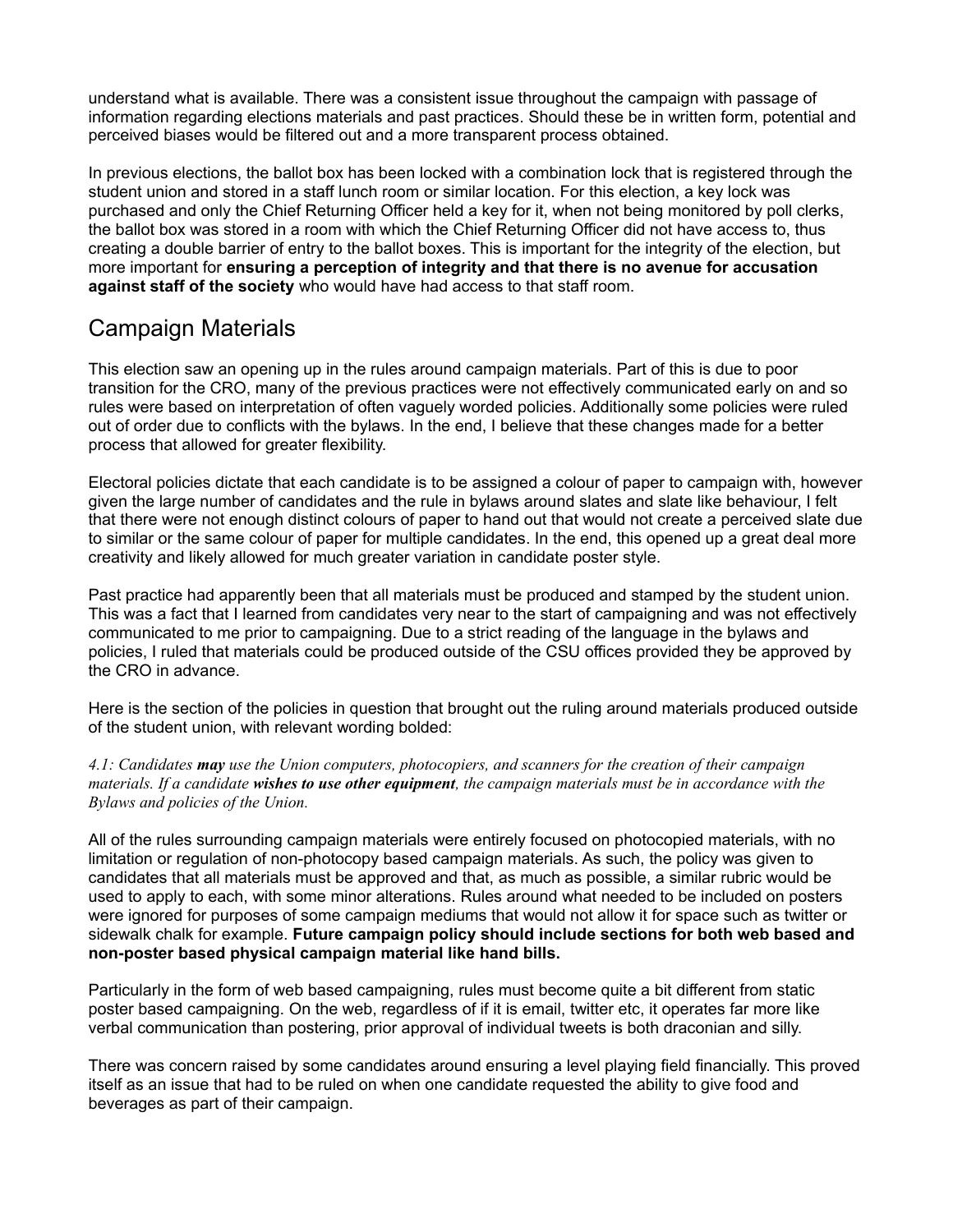It is important to note that **presently no rules exist preventing candidates from handing out food or other free things.** There exists some language around candidates not having unfair advantage over others, but that is in regards to leveraging pre-existing positions in the society, ie. Student union computers, rather than a financial implication.

The ruling around food that was such that as the rules were silent, the CRO had the discretion to create rules. As food and beverages can be considered an inducement rather than an informative tool, it was decided to not allow it on those grounds rather than weigh in on grounds of financial burden. In analyzing campaign policy reform, **ensuring financial restrictions exist and are capable of creating a reasonably level playing field for all candidates is vitally important.** This can be done quite easily, and is done at other institutions, establishing a need to report campaign spending and assess all costs at established market rates with a spending cap and restrictions on certain things deemed to be too expensive, while requiring a certain amount of honesty, is fairly easily checked for authenticity using common sense estimations.

In the event of a CSU election taking place simultaneously with other campus elections such as for board of governors, a **clarification should be made as to how slate rules apply to those running in CSU elections that may appear as an apparent slate with a non-CSU run election candidate.** There was a question raised on this during the election and the ruling that came out was that the CRO has no authority over that election, however the CRO would have authority over the conduct of those running in the CSU election. That said, the bylaws are ambiguous as to whether or not slate rules apply in this case.

#### All Candidate's Forum

Holding an all candidates forum is an excellent practice, and one single period of time likely sufficed well for the smaller CSU structure that previously existed. However, with the sheer number of positions and candidates, it became quite difficult to give each candidate sufficient speaking time or exposure without having a full day affair. **In future, holding multiple forums, geared towards different positions, would ensure candidate's have a reasonable speaking time.**

Additionally, there is no reason why the all candidate's forum cannot be uploaded to the internet, potentially as part of a broader more developed CSU elections website.

#### **Balloting**

For this election, ballots were on two forms. One form had all of the general positions, executives and collectives, and a second sheet was handed to the voter based on their faculty. In future, faculty sheets should each be on different colour paper, to allow for easier separation and counting.

The bylaws do not specify who is eligible to vote for each position. The decision taken was that each voter would receive all collective votes and they would be able to decide for themselves which applied to them for the collective positions. The faculty positions are not enshrined in the bylaws as being only voted on by members of that faculty, and so the interpretation was made by the CRO that the intent was to be representatives of that faculty, and so voted on by that faculty. **The voter list obtained by the CSU was critically missing the faculty that each voter was a part of**, meaning that we operated on the honour system to decide who received faculty representative ballots. This was likely not an issue in this election, however it creates a loop hole that would allow candidates to seek out voters who are willing to lie about their faculty to the poll clerks. **Discussions should begin immediately with the University to ensure that future member lists include the faculty.**

#### Violations

As exists presently in the rules, there are only two levels of punishment, warning and disqualification. This leaves little room for levelling restrictions in campaigning to candidates, essentially no middle ground